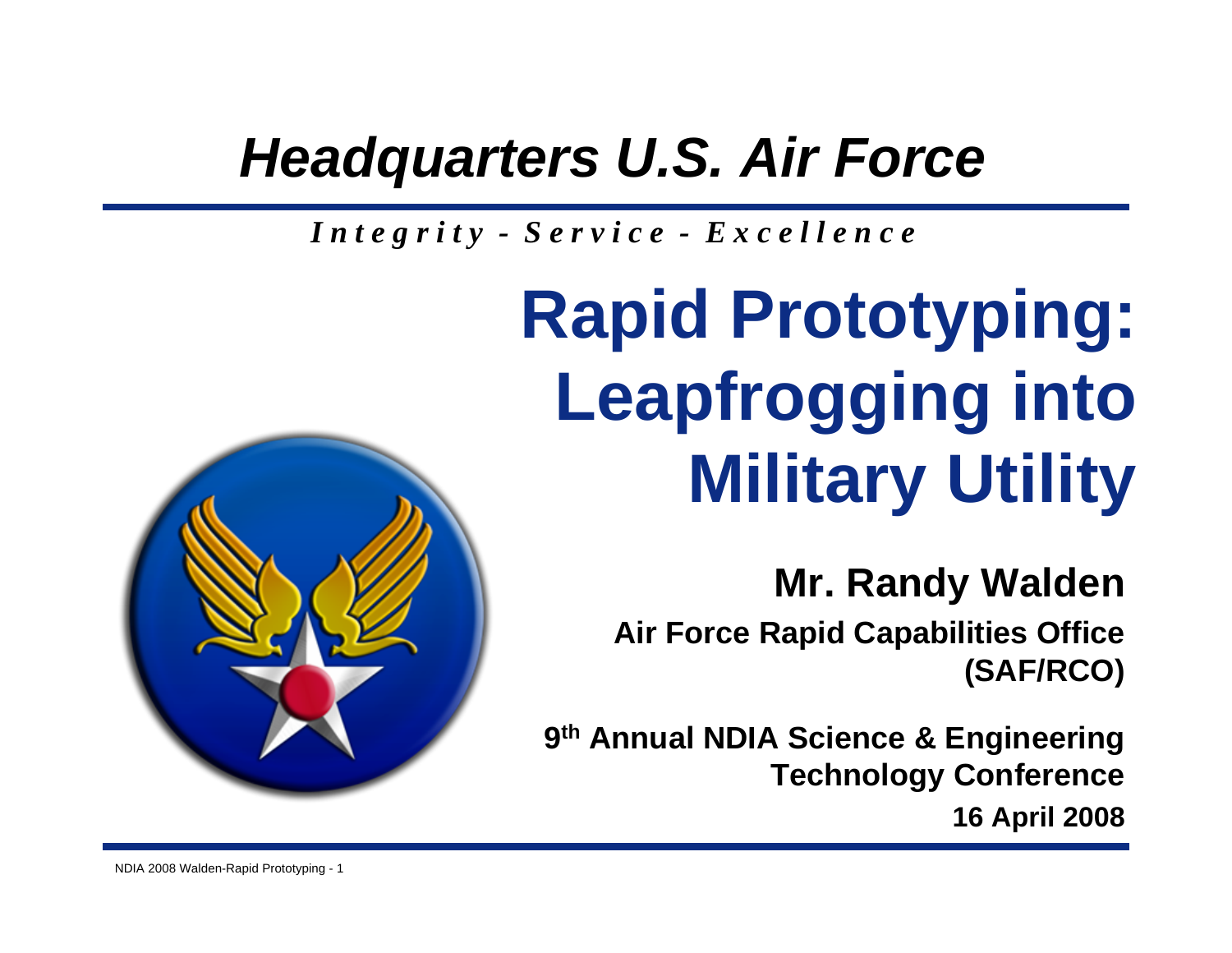

## **Rapid Prototyping Needed**



Т,

- **Asymmetric threat has a very short timeline for change**
	- $\overline{\phantom{a}}$ **COTS timeline available to threats**
	- $\overline{\phantom{a}}$ **WWW used by threat**
- Т, **DoD Acquisition has relatively long timeline**
	- Limited access to COTS
	- **Budget process is multi-year**
	- **Complex systems stress definition of requirements/architecture**
		- $\overline{\phantom{a}}$ **Requirement trade-offs delay system**
		- <u>ra</u> **Only as fast as slowest element**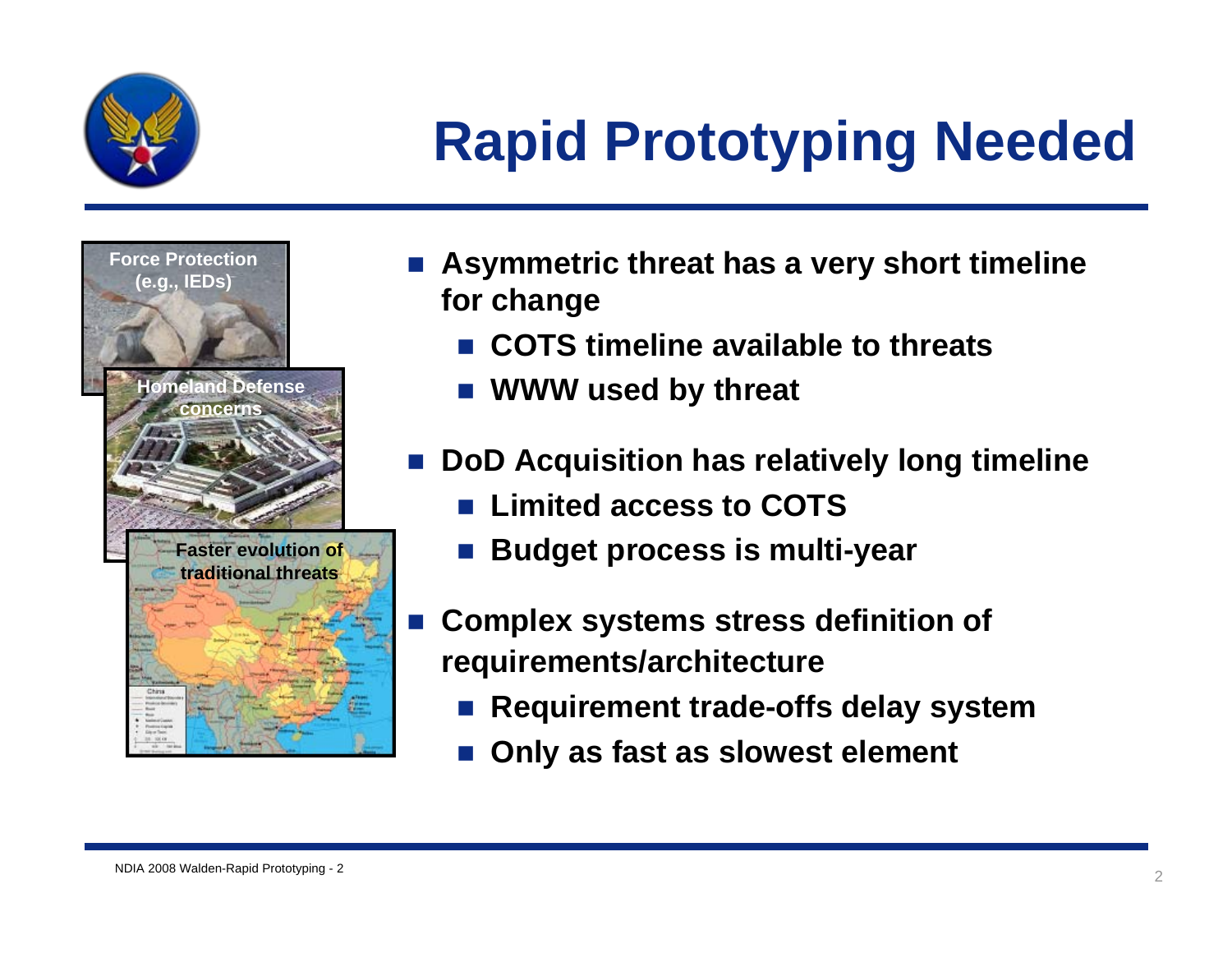

### *Objectives*

- Т, **Rapidly develop new capabilities to counter the increasing pace of threat evolution**
- Т, **Improve acquisition process; facilitate faster transition of S&T to warfighter**
- Realistic definition of requirements & architectures for **complex problems; prototype to innovate**

### *Enablers*

- Т, **Mindset: acceptance of 80% solution**
- Т, **Team: leadership support, warfighter involvement, "A-team" executing**
- **Investments for the future: open architectures, etc.**
- Т, **Experience: practice to improve**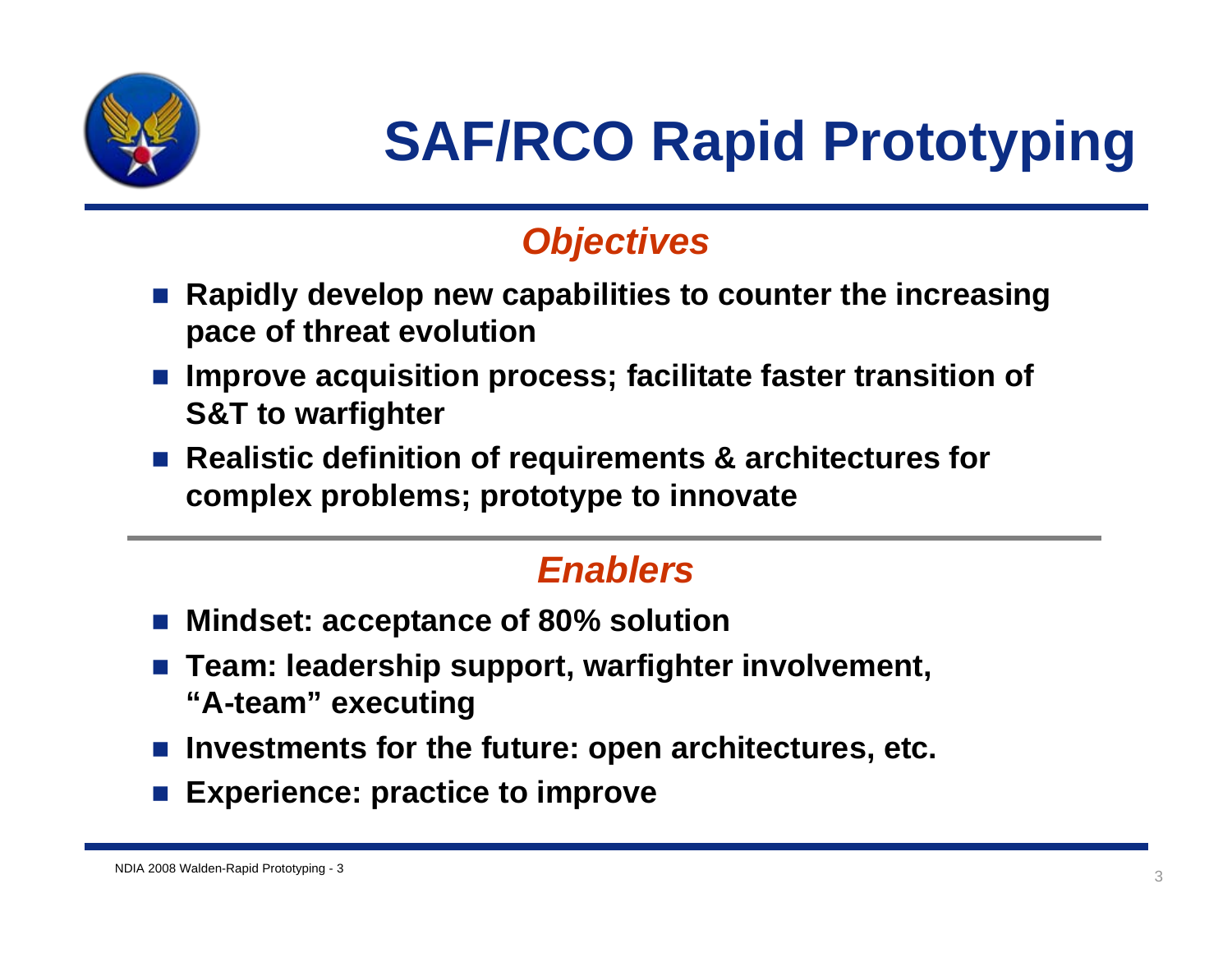### **"Rapid Prototyping" in Commercial Industry**

#### **Red Hot Chill P** Print Setting **Guilla Star**  $\overline{127}$

OREWORD BY TOM PETE

**ERIOUS** 

HOW THE WORLD'S **BEST COMPANIES SIMULATE TO INNOVATE** 

**Not a new idea; approaches well established in commercial industry** 







*A way to rapidly get products to market …*

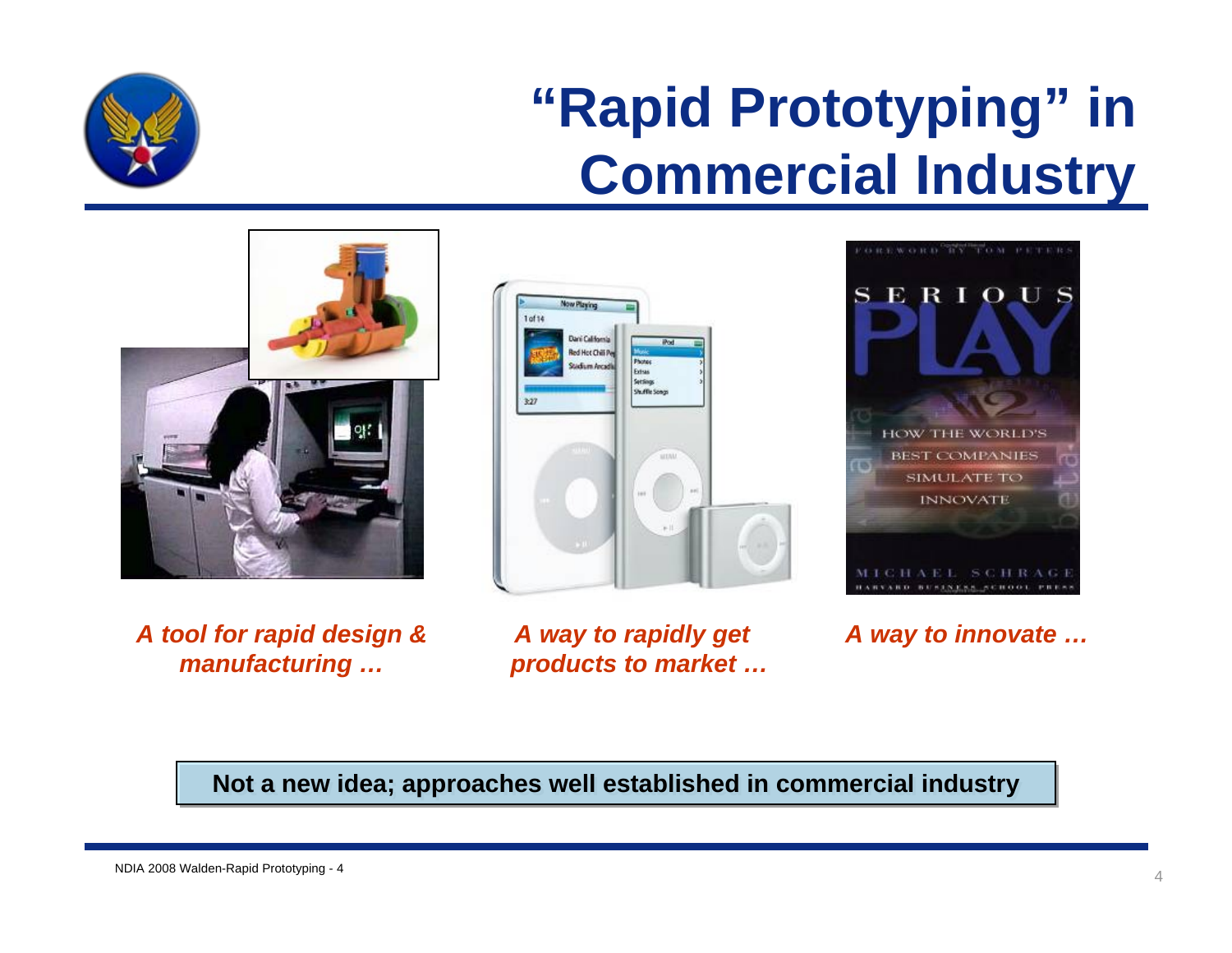



### ■ Motivation / Objectives

- **Air Force Rapid Capabilities Office**
	- Rapid Prototyping
		- Rapid capability development examples
		- $\mathbb{R}^2$ **Enablers to rapid development**
		- **Prototyping to innovate**
	- Summary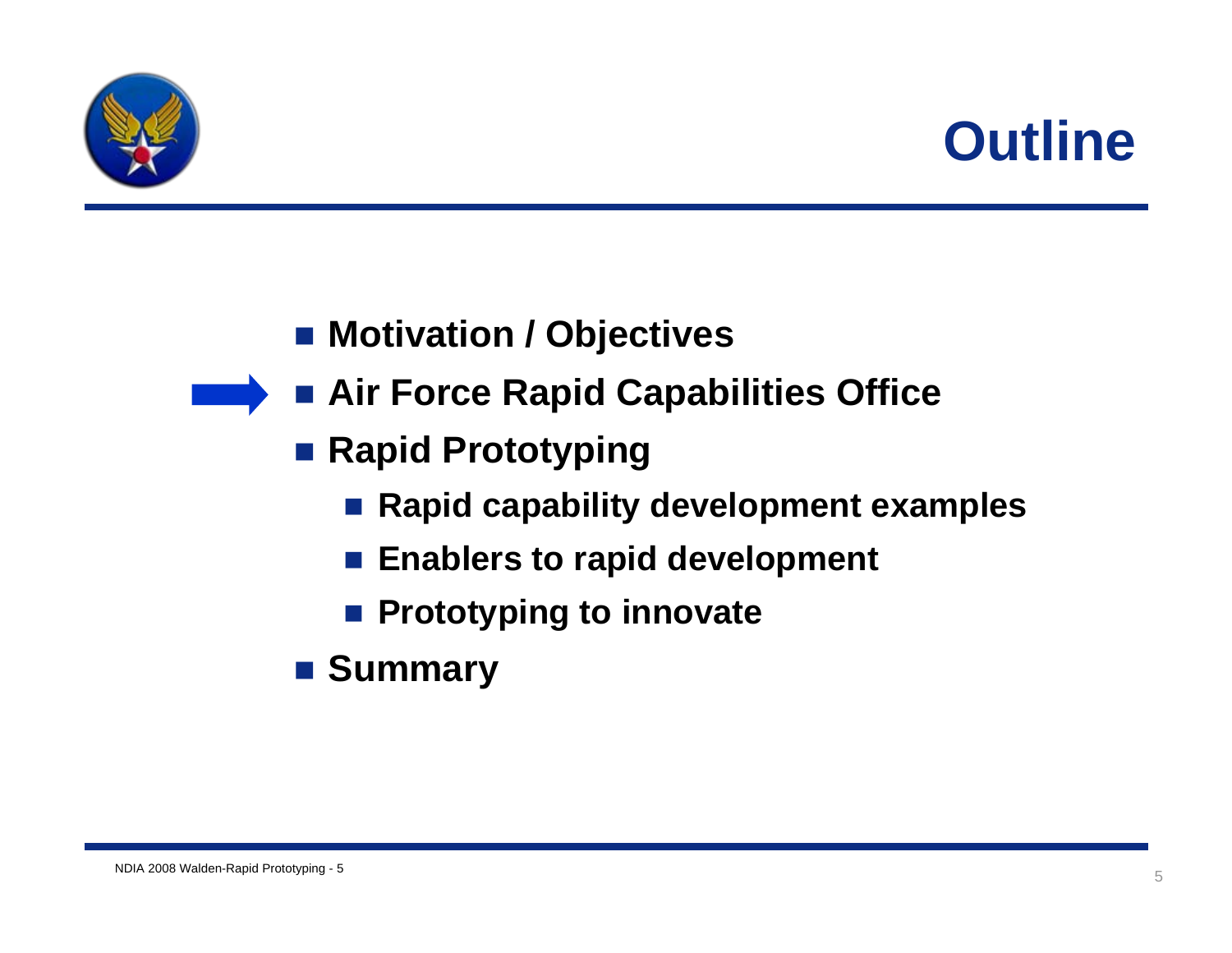

- $\mathbb{R}^2$ **Established April 2003**
- $\mathbb{R}^2$  **Mission: Expedite development and fielding of select DoD systems**
	- $\overline{\phantom{a}}$  **Leveraging defense wide technology development efforts and existing operational capabilities**
- L. **Reports directly to Board of Directors**
	- $\overline{\phantom{a}}$ **SecAF, CSAF, SAF/AQ, and USD(AT&L) chairs**
	- $\overline{\phantom{a}}$  **Responds to Combat Air Force (CAF) and Combatant Command (COCOM) requirements**
- Т, **Rapid Prototyping Example: National Capital Region (NCR) IADS**
	- <u>ra</u> **Enhanced Regional Situational Awareness (ERSA)**
	- $\overline{\phantom{a}}$ **Norwegian Advanced SAM System (NASAMS)**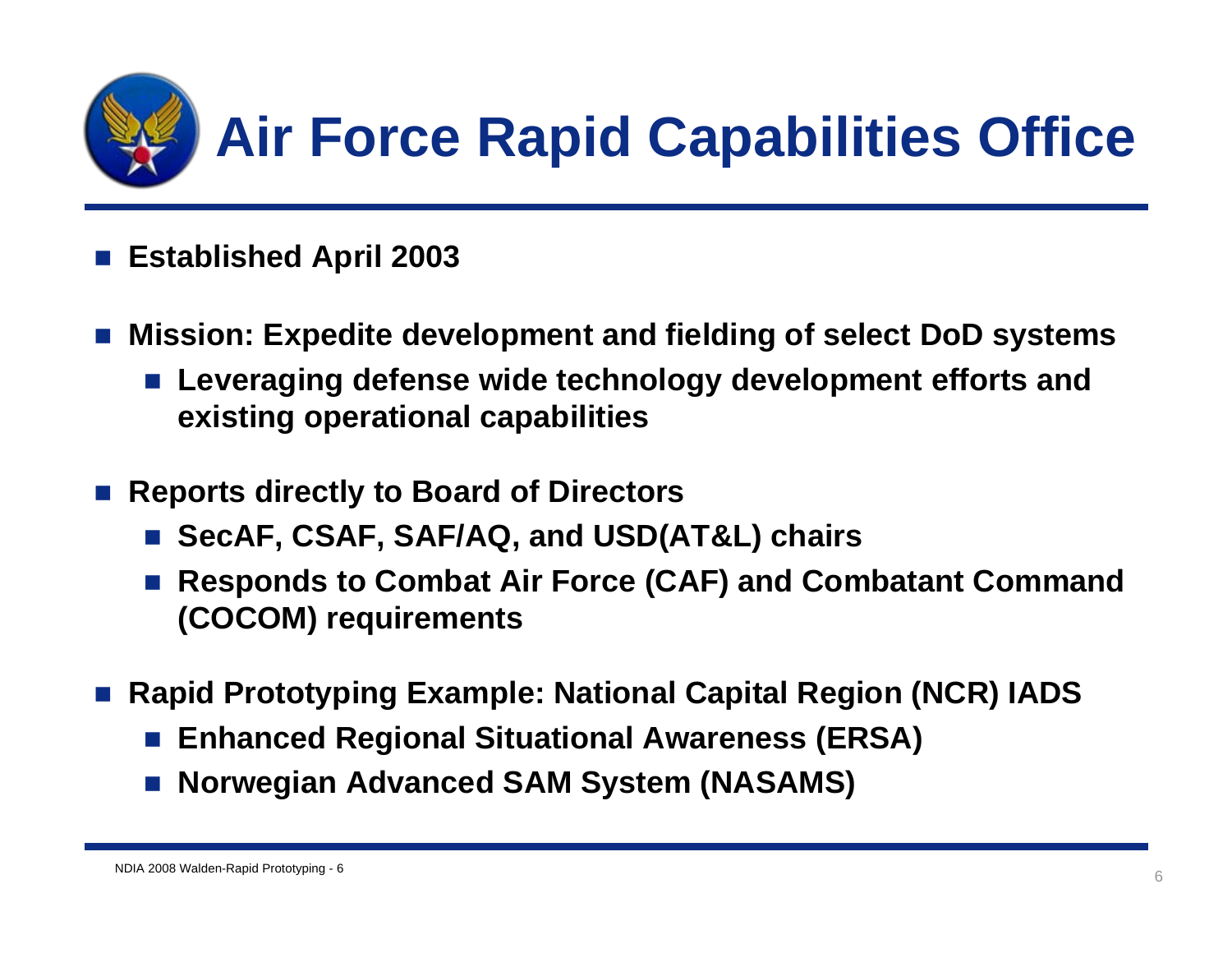

### **National Capital Region Airspace**



**ADIZ – Air Defense Identification ZoneFRZ – Flight-Restricted Zone IAD – Dulles International Airport DCA – Reagan National Airport ADW – Andrews Air Force Base**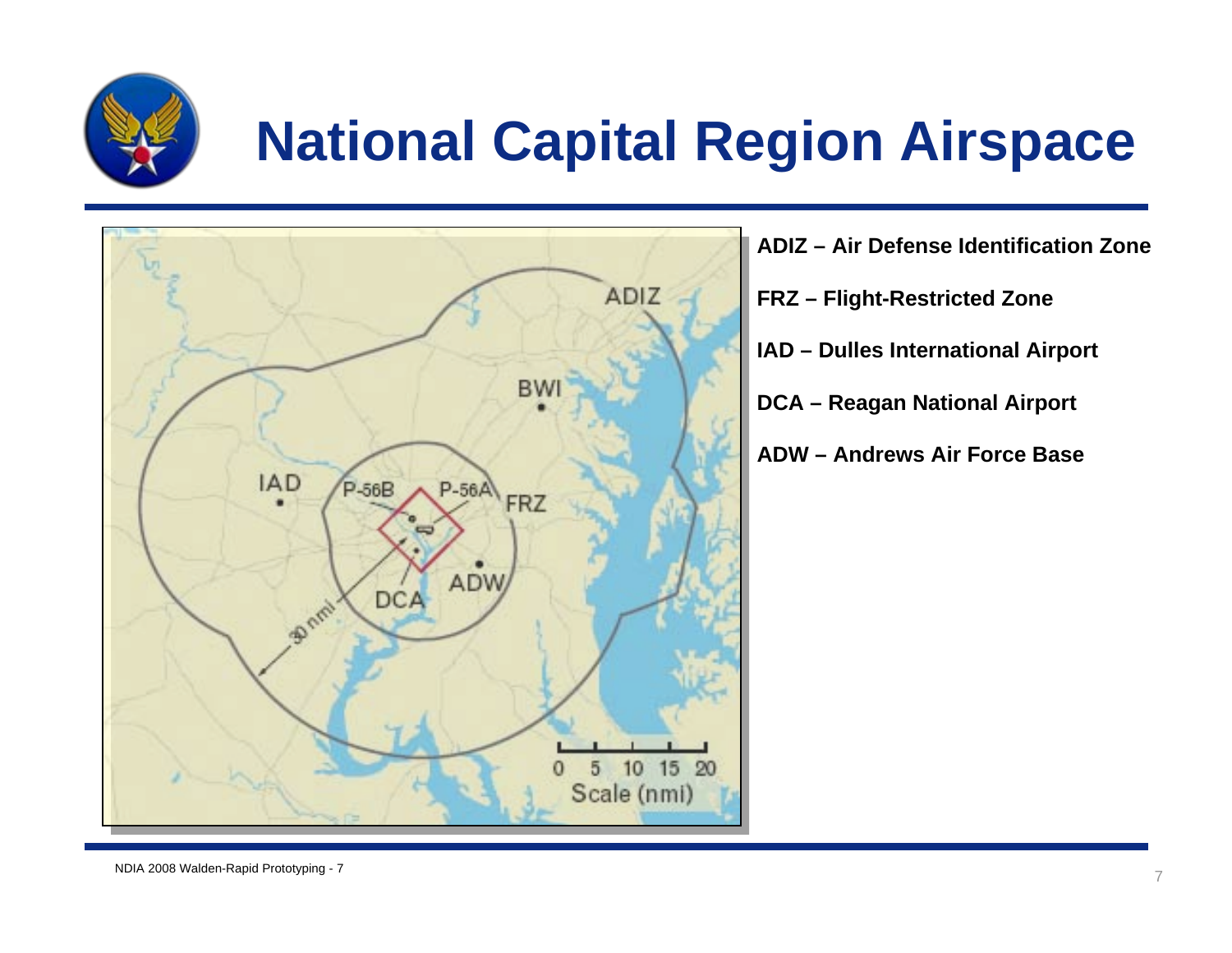

## **National Capital Region Airspace**



**ADIZ – Air Defense Identification ZoneFRZ – Flight-Restricted Zone IAD – Dulles International Airport DCA – Reagan National Airport ADW – Andrews Air Force Base**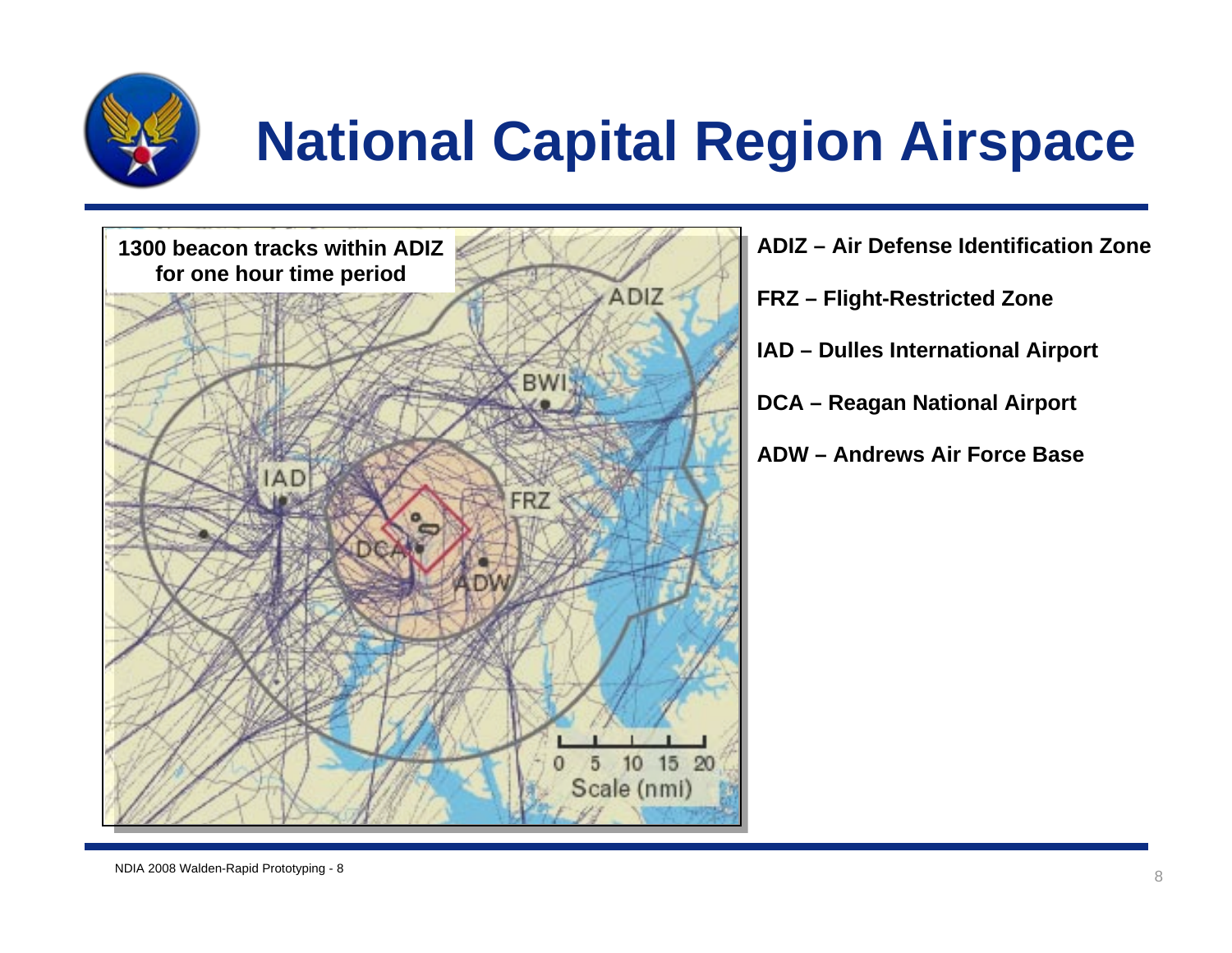

## **RCO Rapid Developments**

### **Enhanced Regional Situational Awareness (ERSA)**



- × ■ Integrated air defense system for **National Capital Region (NCR) in 2 years**
- × **Operational for Jan 2005 Presidential Inauguration**
- × **Developed and Fielded**
	- П **Tower Mounted Radars**
	- E **Aircraft ID**
	- П **Visual Warning**

### **Norwegian Advanced Surface to Air Missile System (NASAMS)**



- n. **Developed & integrated system into NCR IADS**
- n. **9 months from Chairman JCS tasking to IOC**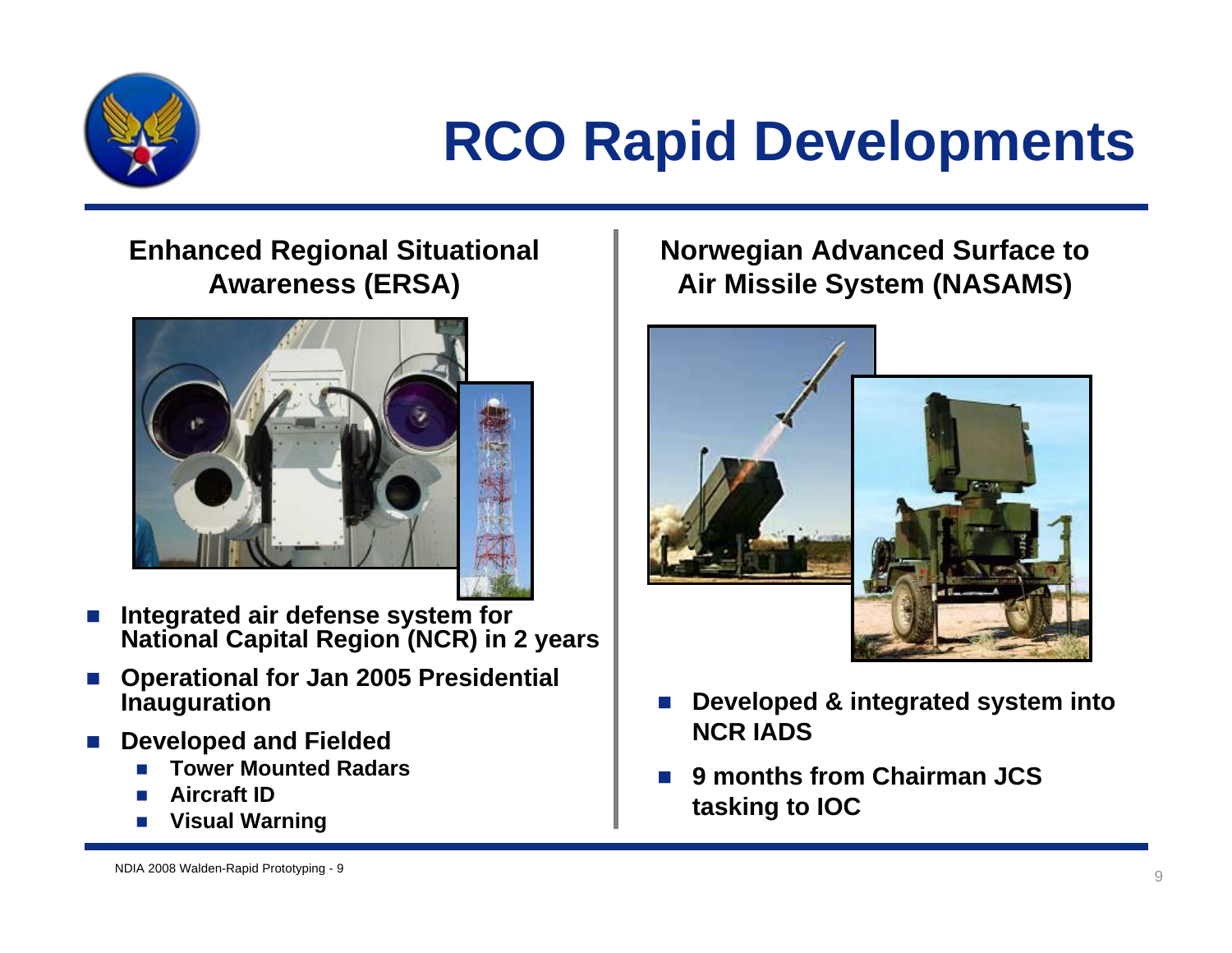### **Rapid Prototyping** *Visual Warning System (VWS)*



**Visual Warning System developed by rapidly integrating COTS to create a new capability**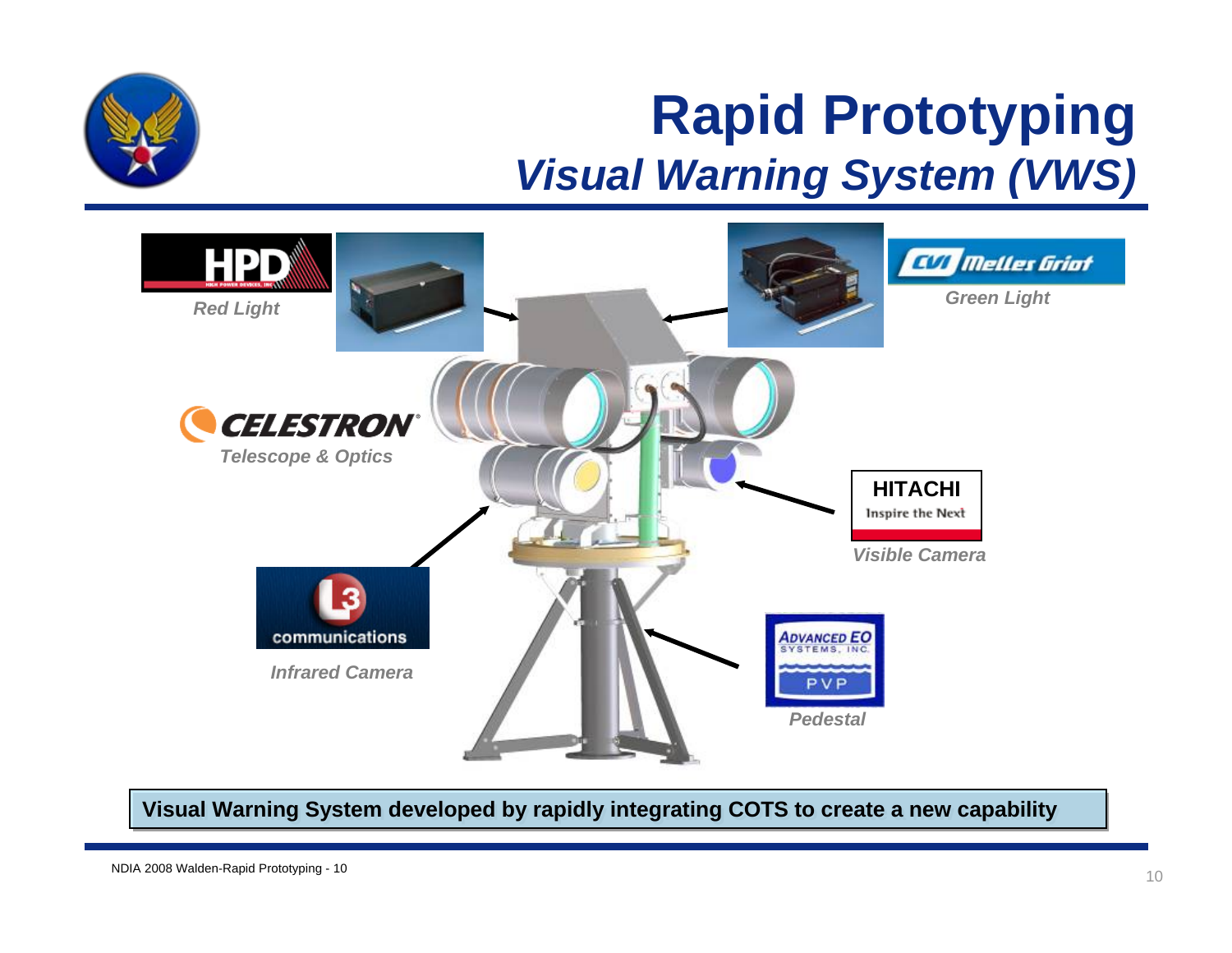

## **Visual Warning System (VWS)**

- П **Provide visual warning to errant pilots entering NCR airspace**
- П **Eye safe system at aperture and beyond**
- П **Precision pointing at single aircraft**
- П **Special Flight Advisory has been published on meaning of lights**
- П **Operational on 21 May 2005**



• **Warning Sequence with translucent covers on**



• **Nighttime aircraft view from 3 nm, 28 Jan 05**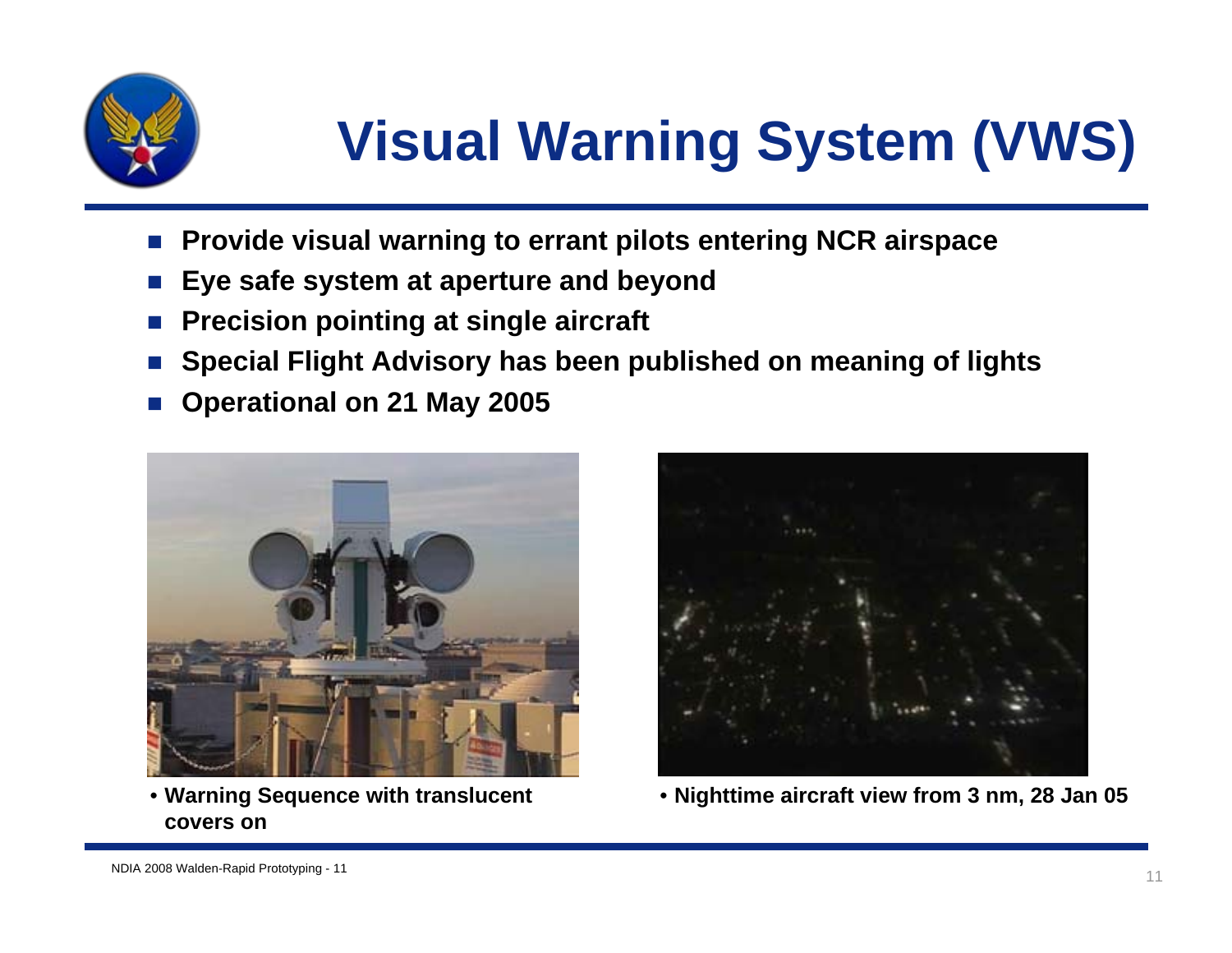

### **NORAD uses the Visible Warning System U. S. Capitol, 12 March 2008**

#### washingtonpost.com Sign In | Register Now

The Washington Post Print Edition | Subscribe

washingtonpost.com > Metro

#### **AIR SAFFTY Small Plane Enters Restricted Space**

2nd Incident in a Week Prompts Calls to Refine Evacuation Process at Capitol

By Mary Beth Sheridan Washington Post Staff Writer Thursday, March 13, 2008; Page B06

A small plane penetrated restricted air space and flew within six miles of the U.S. Capitol yesterday before being intercepted without incident, officials said.

*A NORAD spokesman cites the use of the Visible Warning System* 

When air-traffic controllers couldn't reach the pilot by radio, military personnel on the ground aimed red and green warning lights at the cockpit, said Maj. Brian Martin, a spokesman for the North American Aerospace Defense Command, or NORAD. That prompted the pilot to veer west, Martin said.

Two F-16 jets from Andrews Air Force Base and a Coast Guard helicopter escorted the plane to Leesburg airport, where the pilot was questioned by the Secret Service and the FAA, officials said. He was not considered a threat, they said.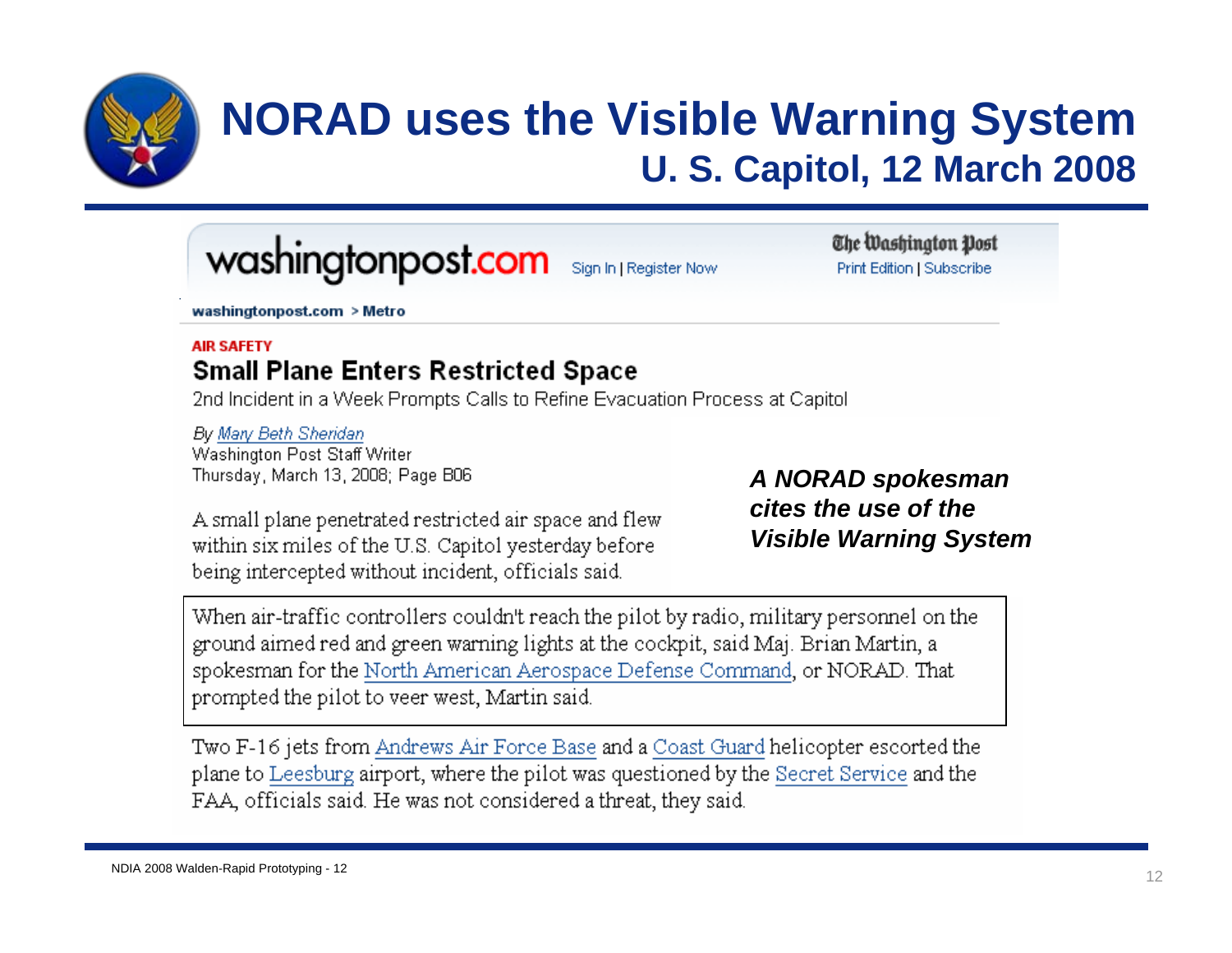

### **12 March 2008 Events**

- A Cessna 177 crosses the Air **Defense Identification Zone (ADIZ) in violation of airspace rules**
- **NORAD warns pilot using the Visible Warning System**
- The Cessna is escorted to **Leesburg Airport by F-16 interceptors**

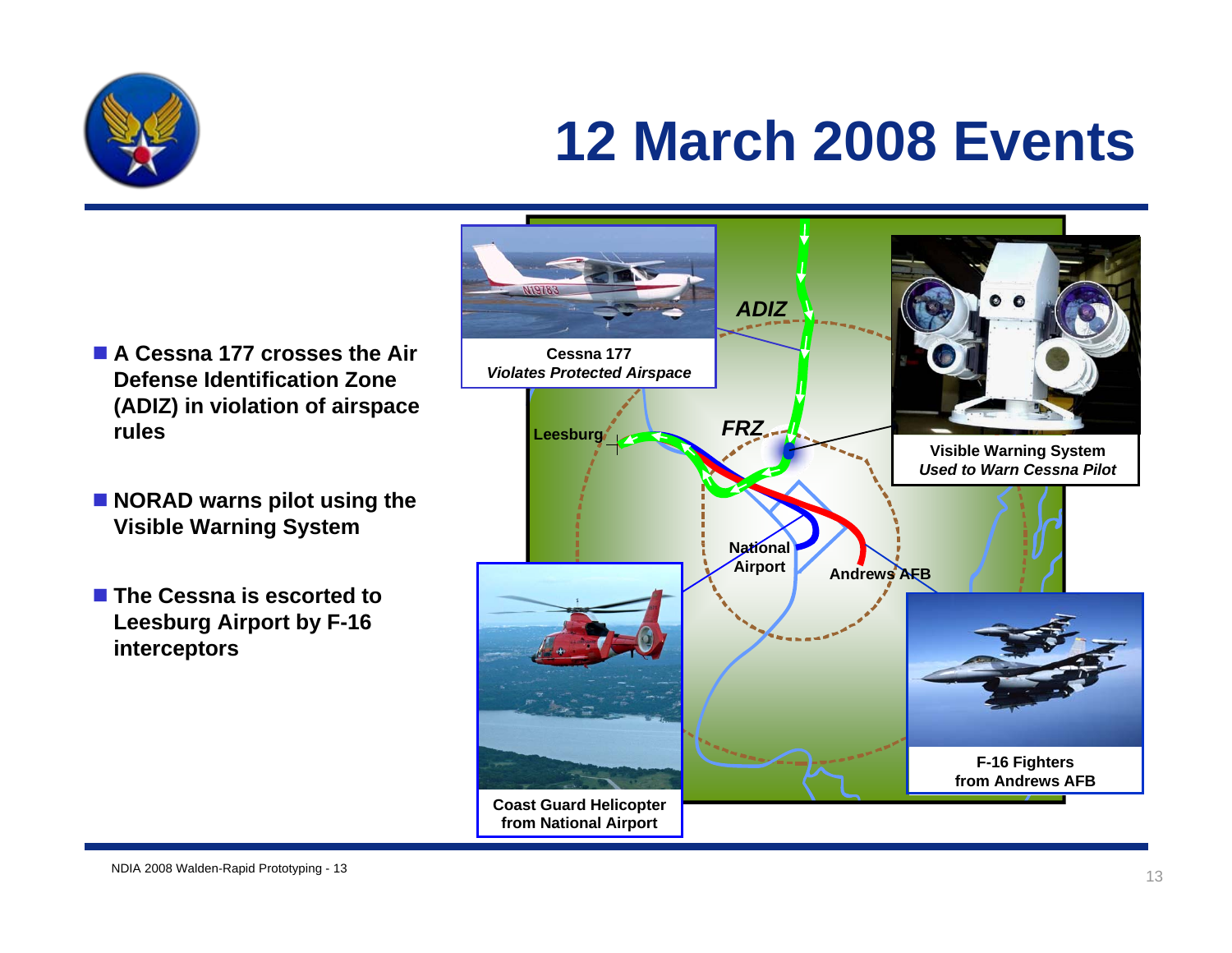

## **NASAMS Integration Timeline**









**Integration with fire control unit**



**Fire Distribution Center**

**Live Fire Tests**

**NORAD Validation and Acceptance Testing**

**NASAMS IOC in NRC**

**NASAMS developed, deployed and operational in nine months** 

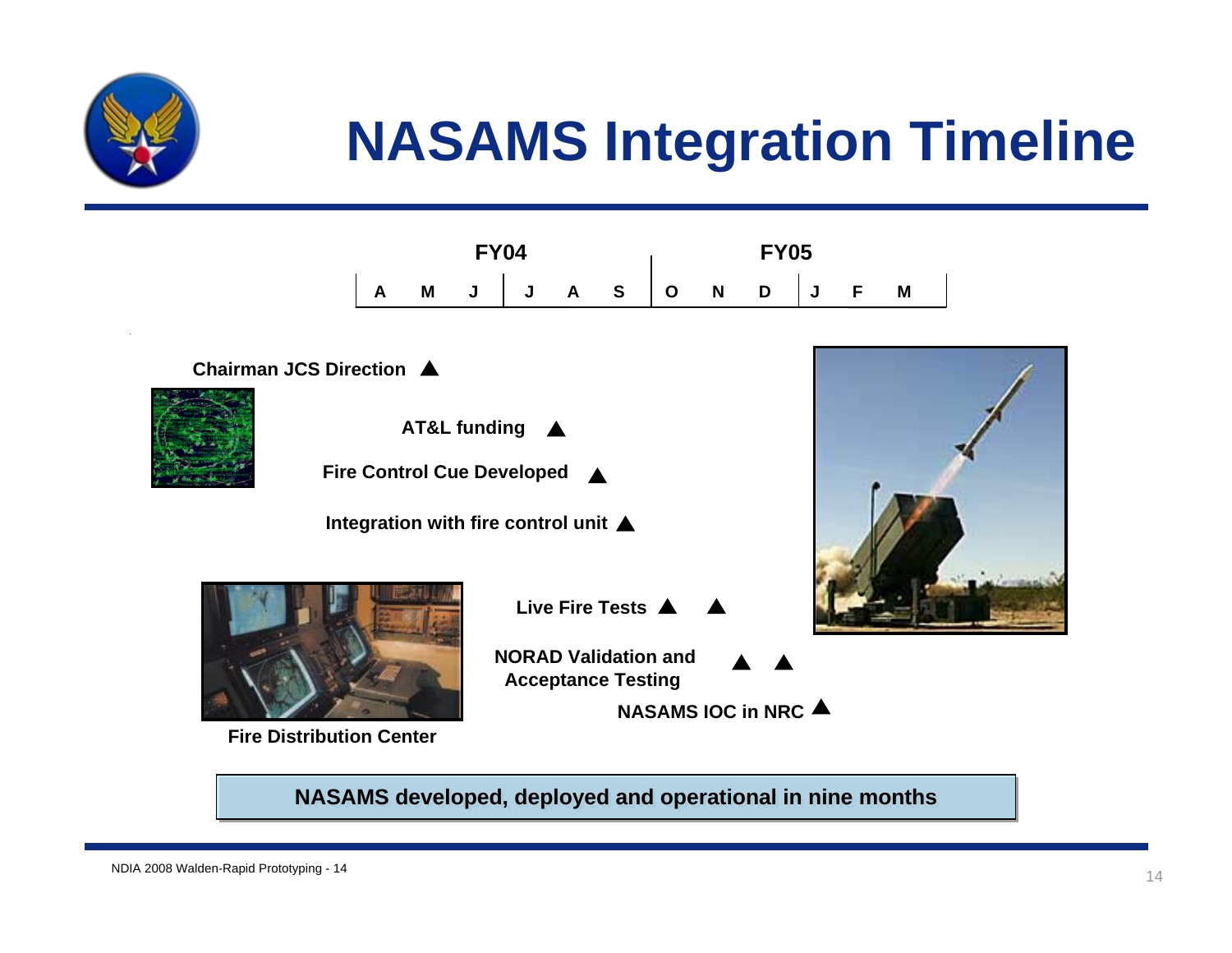

### **NCR IADS***Key Attributes for Rapid Fielding*

- F **Clear Charter with Clear Priorities**
	- **Schedule was #1; field ERSA by inauguration day 2005 (18 months)**
- F **Senior DoD, Joint Staff, US Air Force, & US Army leadership buy-in**
	- **Short chain of command facilitated quick decisions**
- F **Small, Focused, Empowered Team; 5 – Program Office, 7 Contractor, plus key external POC's**
	- П **Experienced, solution oriented, A-team type personnel**
	- П **QRC focus – Long hours, 6 & 7 days/week were routine**
- F **Recognition of Need for After-Fielding Clean Up**
	- **Formalized needed leases and MOAs/MOUs**
	- $\sim$ **Minor safety adds to installed equipment**
	- П **Long-term transition planning**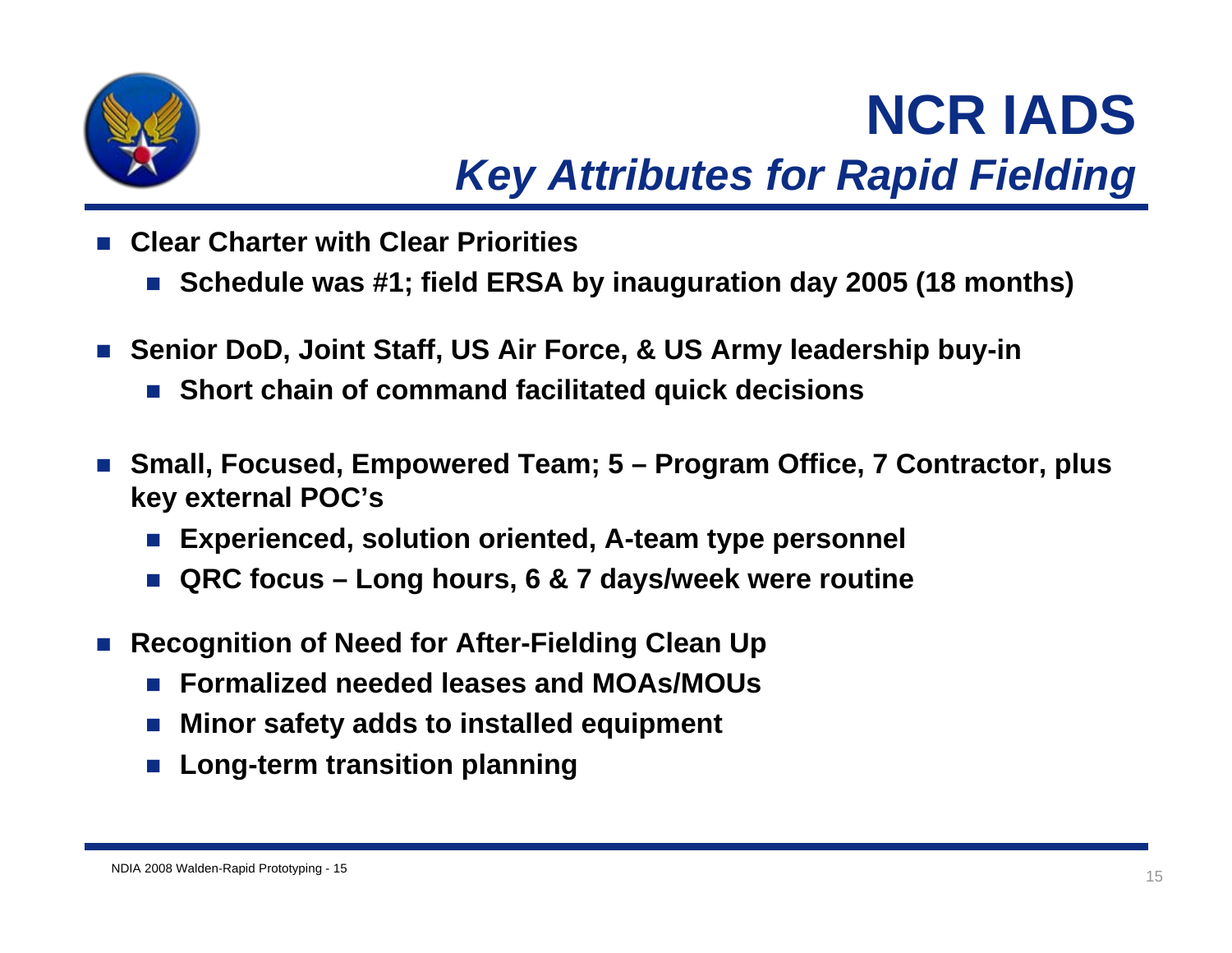



- Motivation / Objectives
- **Air Force Rapid Capabilities Office**
- Rapid Prototyping
	- Rapid capability development examples
- **Enablers to rapid development** 
	- **Prototyping to innovate**
	- Summary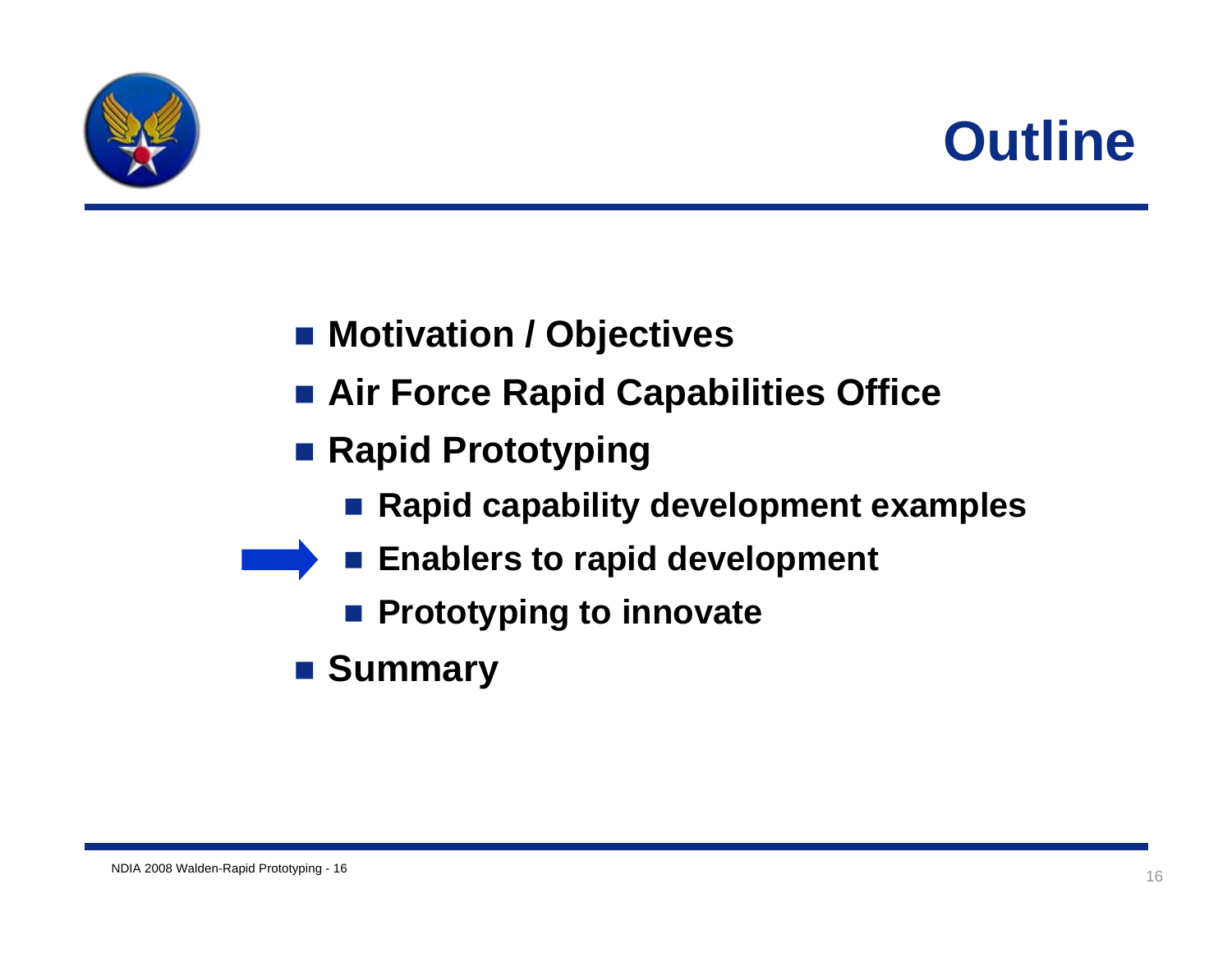

### **Enablers to Rapid Development**



• **Series of elements key to enabling rapid innovation, demonstration,**  • **Series of elements key to enabling rapid innovation, demonstration, prototyping, and fielding of critical military capabilities prototyping, and fielding of critical military capabilities**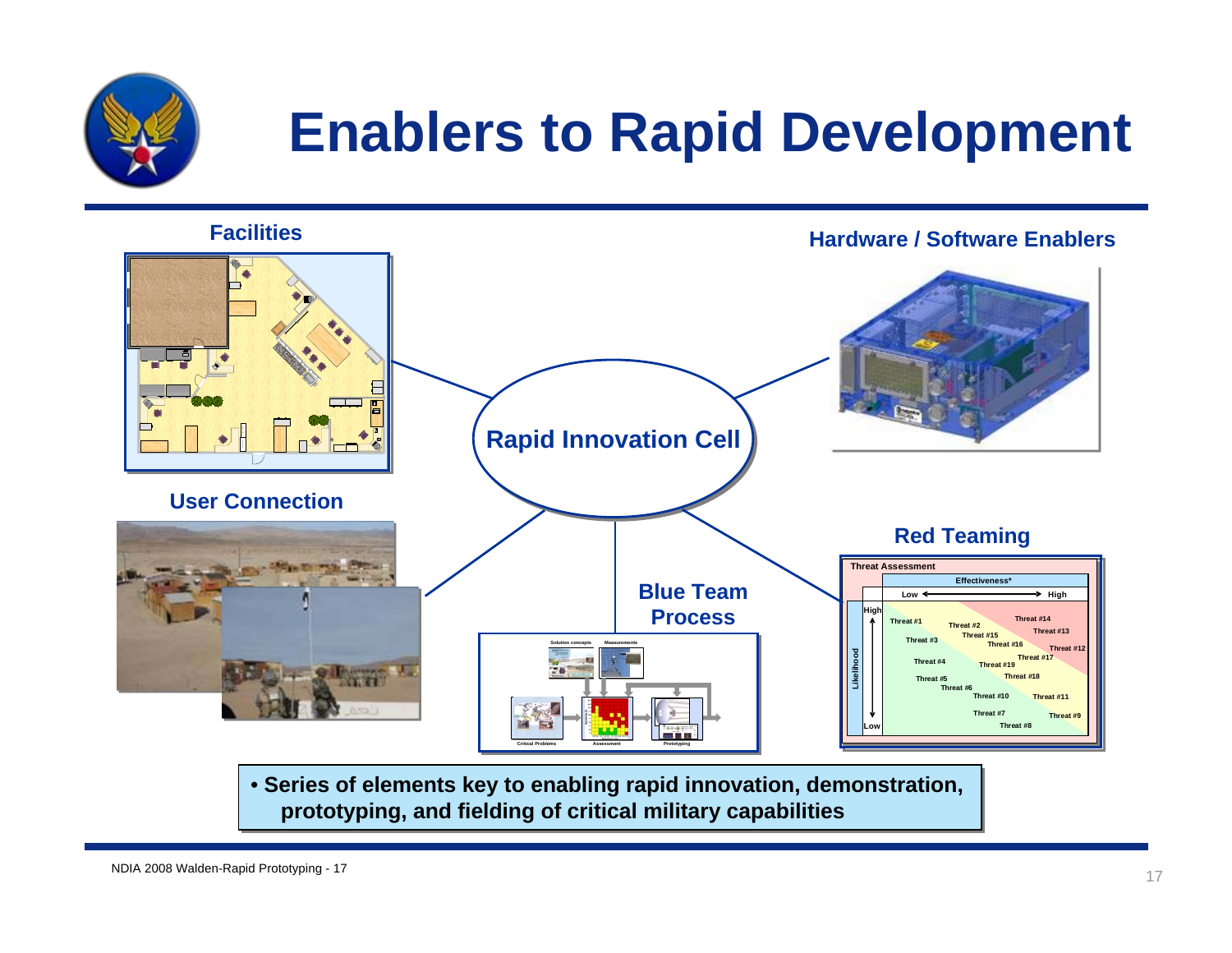

### **Enablers to Rapid Development**



• **Series of elements key to enabling rapid innovation, demonstration,**  • **Series of elements key to enabling rapid innovation, demonstration, prototyping, and fielding of critical military capabilities prototyping, and fielding of critical military capabilities**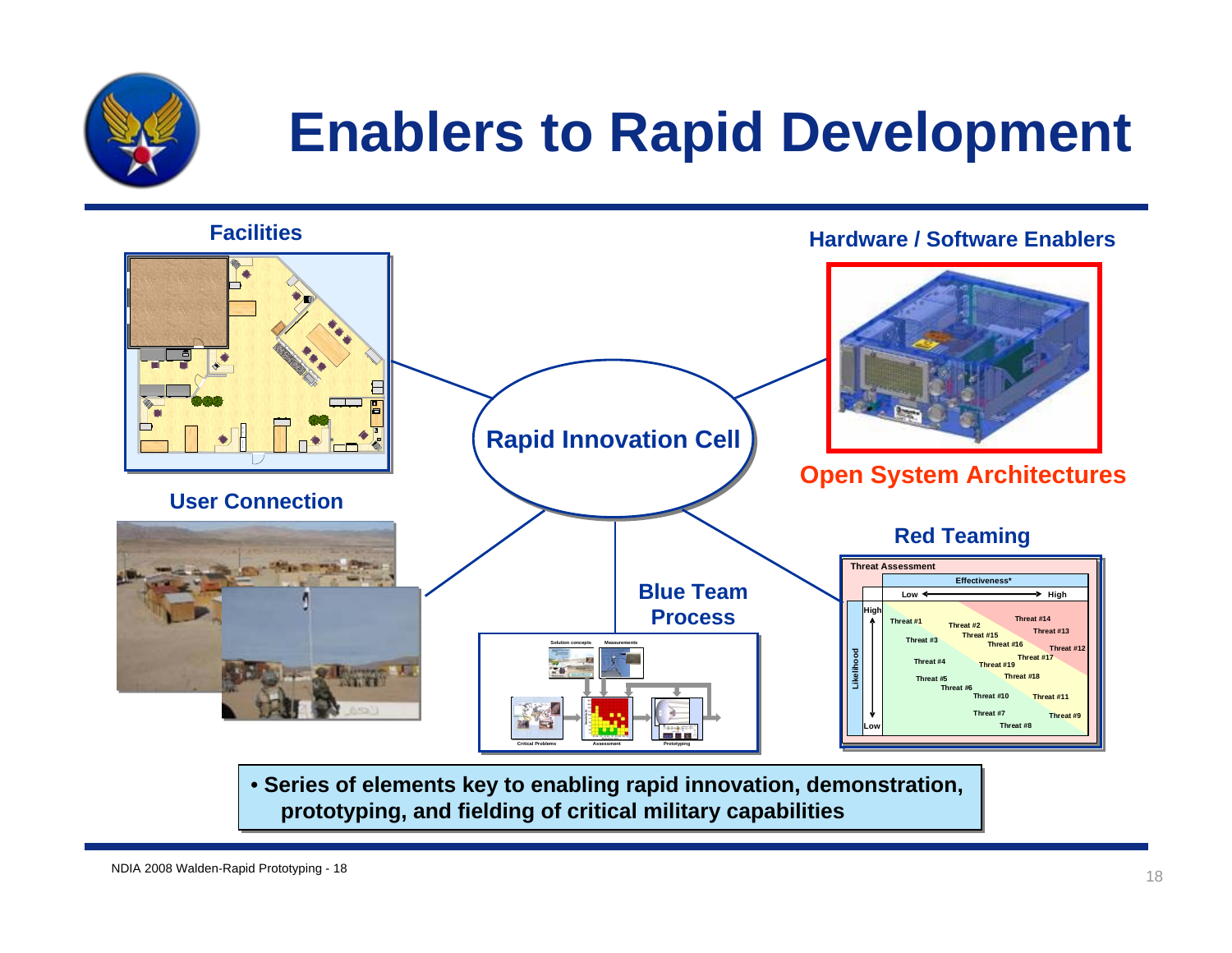

### **Open System Architecture**  *Advantages*

- *Commonality allows lower cost …*
	- <u>ra</u> **Plug and play pieces reusable from system to system**
- *Innovation enabler …*
	- **Allows entrance of "smaller" players, often with innovative ideas**
- $\overline{\phantom{a}}$  *Rapid development & rapid upgrades …*
	- **Open design allows replacement of individual components**
	- $\overline{\phantom{a}}$  **Allows isolation of components that evolve technically at differing rates (e.g., rapid Moore's Law advance in computing)**
	- **Upgrades vs. replace; more responsive to agile threats**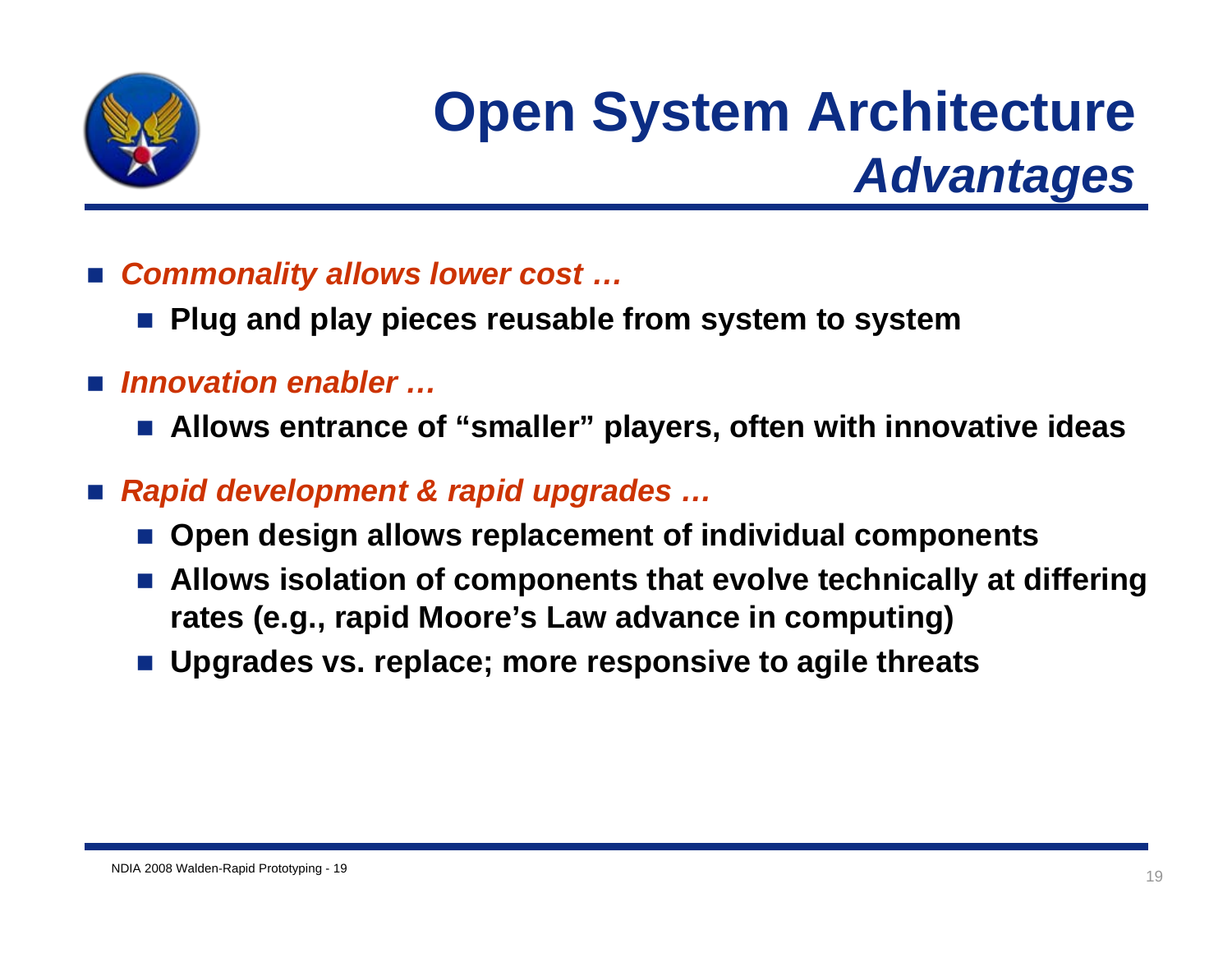

## **Open Systems Support "Leverage Adapt" Strategy**



- **Open Systems supports "leverage and adapt" strategy; allows DoD to leverage Open Systems supports "leverage and adapt" strategy; allows DoD to leverage commercial industry's investment commercial industry's investment**
- **Continuous upgrade/refresh possible to meet evolving threats and obsolescence Continuous upgrade/refresh possible to meet evolving threats and obsolescence**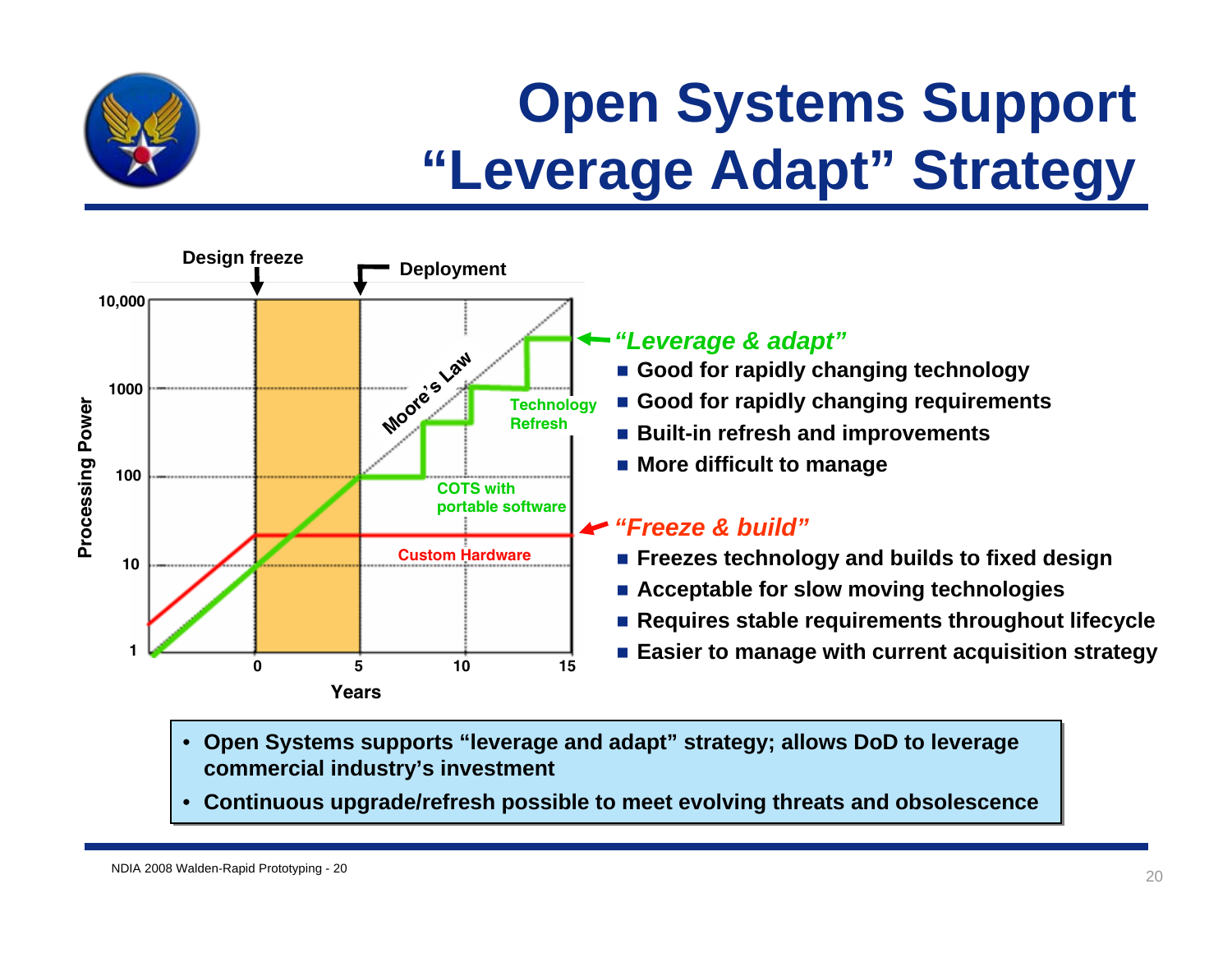### **Layered Open System Architecture Approach**



•• **Change with technology and readily add new capabilities Change with technology and readily add new capabilities**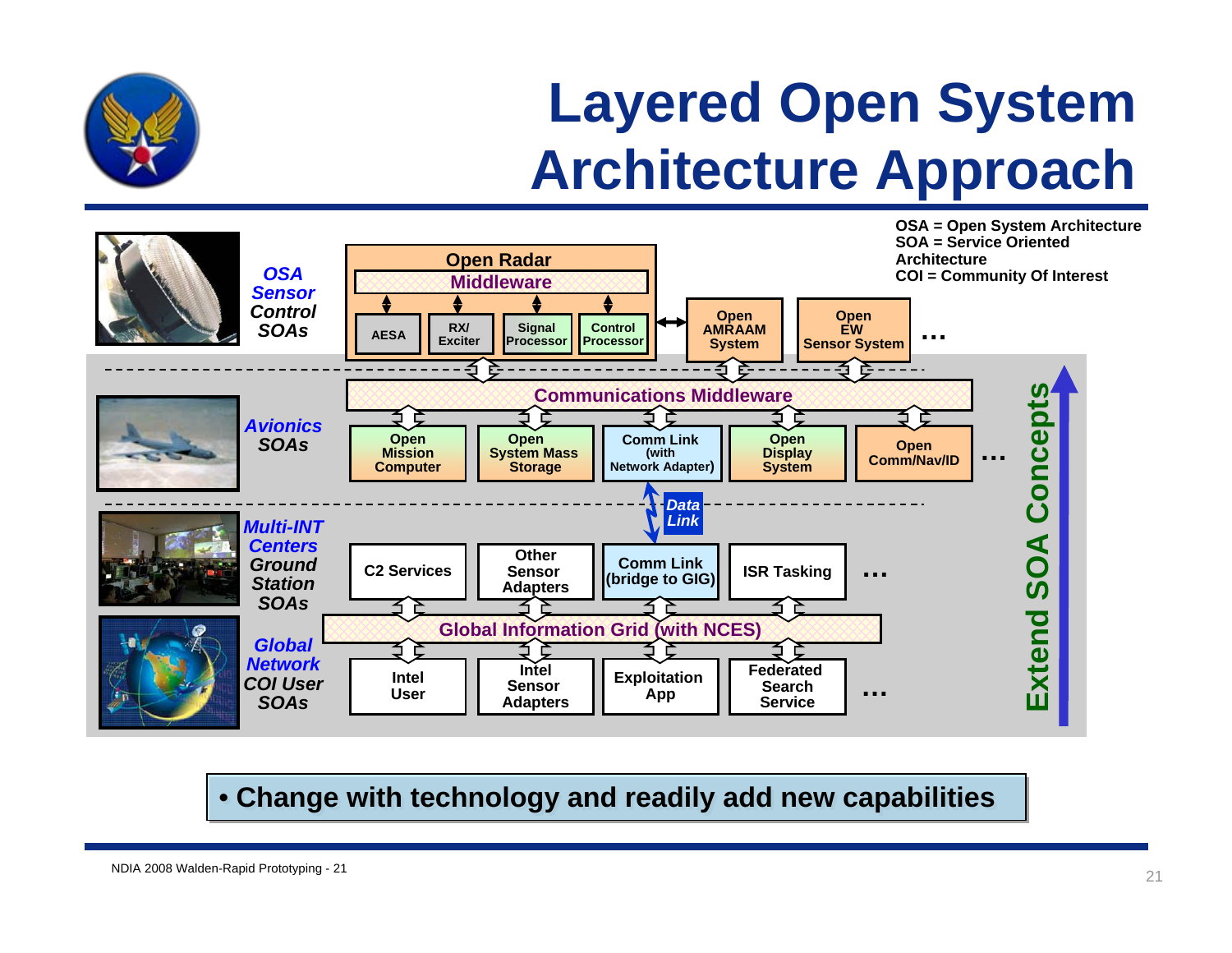



- Motivation / Objectives
- **Air Force Rapid Capabilities Office**
- Rapid Prototyping
	- **Rapid capability development examples**
	- **Enablers to rapid development**
- **Prototyping to innovate**
- Summary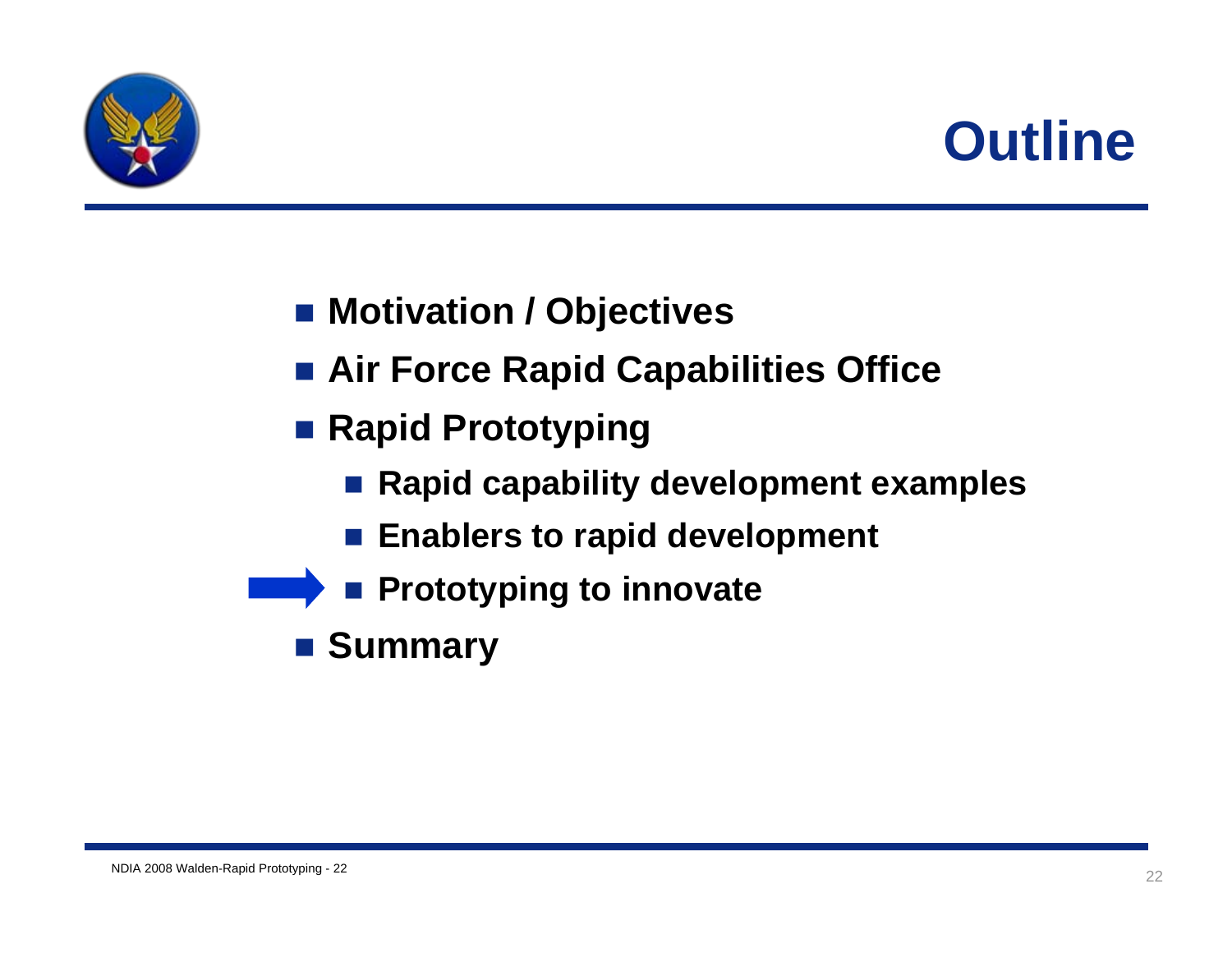

## **Prototyping Facilitates Innovation**



**"It is far easier for [users] to articulate what they want by playing with prototypes than by enumerating requirements.**"<sup>†</sup>

**† Schrage, Michael,** *Serious Play: How the World's Best Companies Simulate to Innovate,* **Harvard Business School Press, December 1999.**

••**Key additional use of rapid prototyping is for innovation; "simulate to innovate" concept**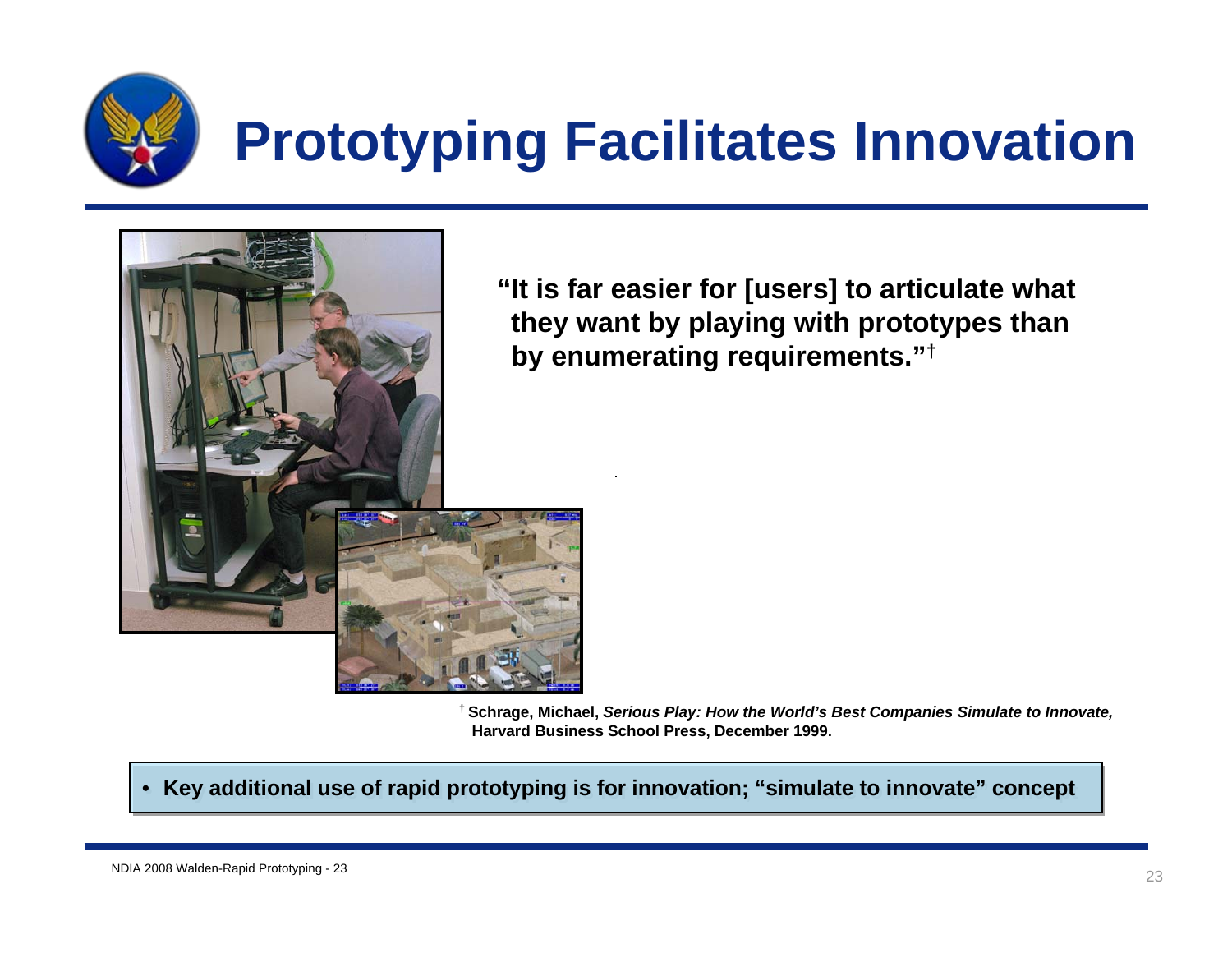

### **Development Approaches**

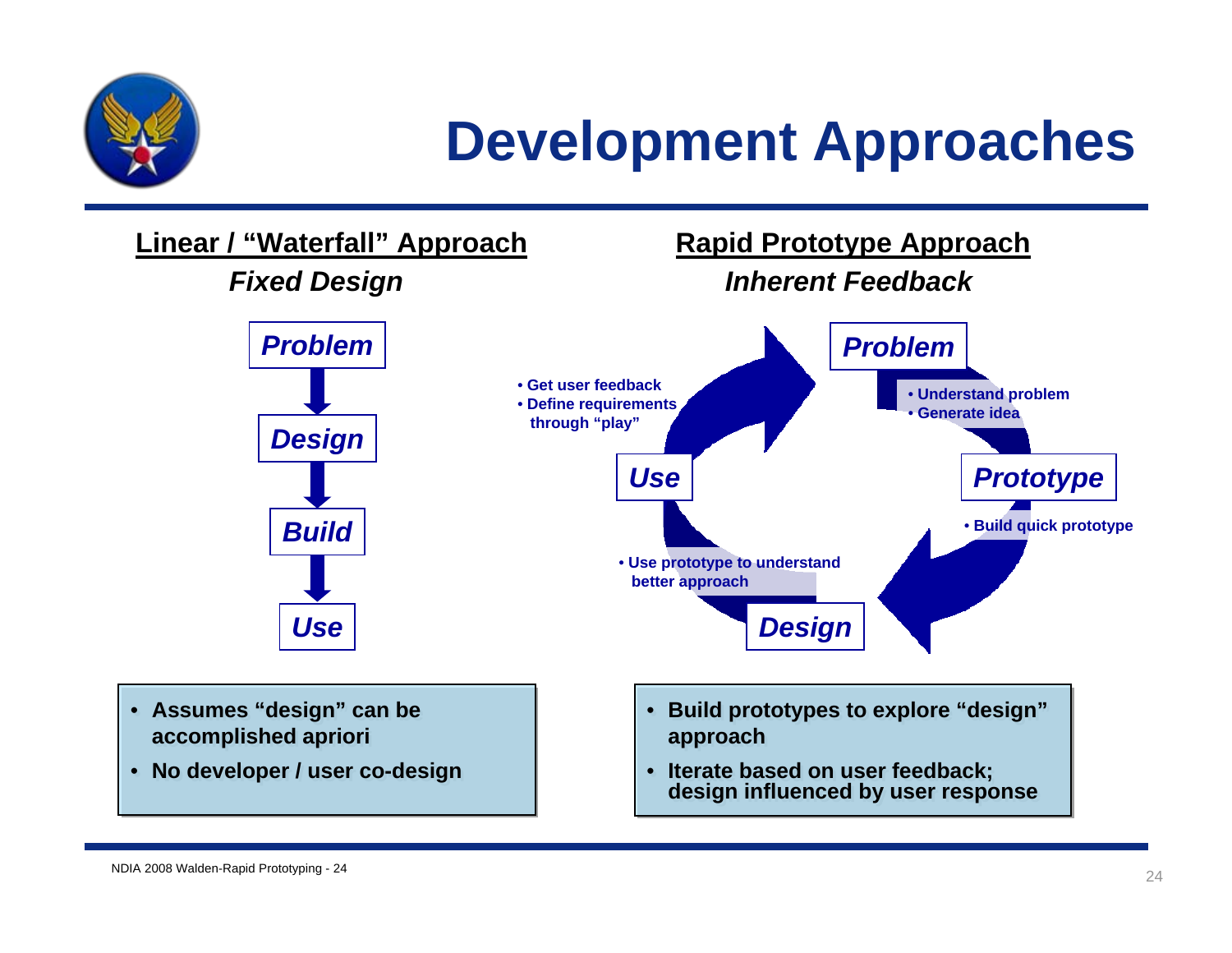

### **Prototype to Innovate**



 $\bullet$  **Integrated Air Defense for protection of the National Capital Region** 

*Touch Table*



• **Vehicle for novel data extraction / representation and action**

 *X-37B Orbital Test Vehicle*



 **Unmanned reusable vehicle test platform for new space technologies**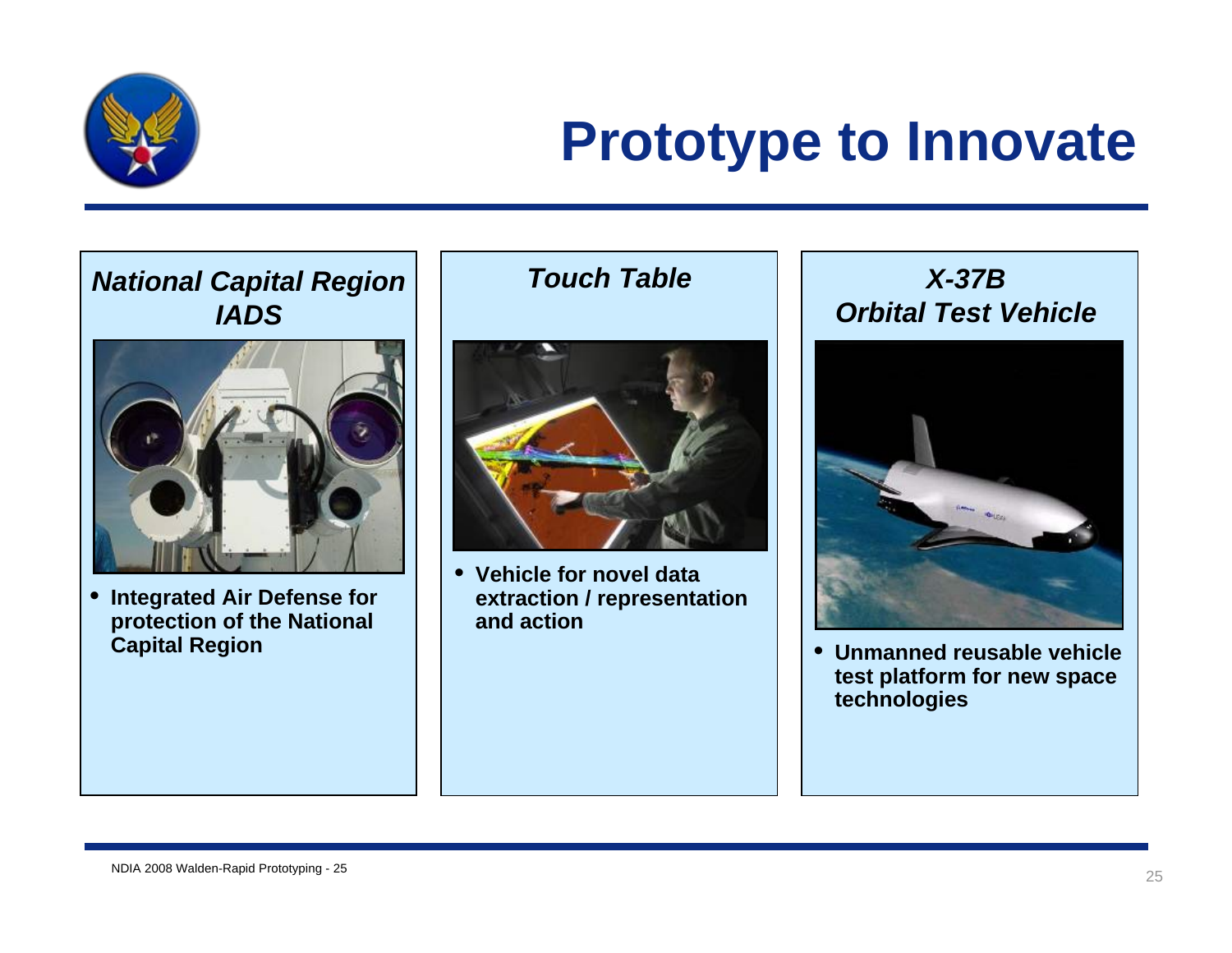

**Summary**

- L **Rapid prototyping permits timely, cost effective military capability development**
	- П **Strongly motivated by increasing pace of threat cycle**
- Air Force Rapid Capabilities Office (SAF/RCO) established to **expedite development of selected DoD systems**
	- Number of successful projects (e.g., ERSA, NASAMS)
- Success of rapid developments dependent on variety of factors
	- **80% solution mindset, strong team, enabling investments (e.g., Open system architectures)**
- **Additional rapid prototyping role in innovating new military capabilities**
	- Rapid prototyping cycle allows refinement of solution